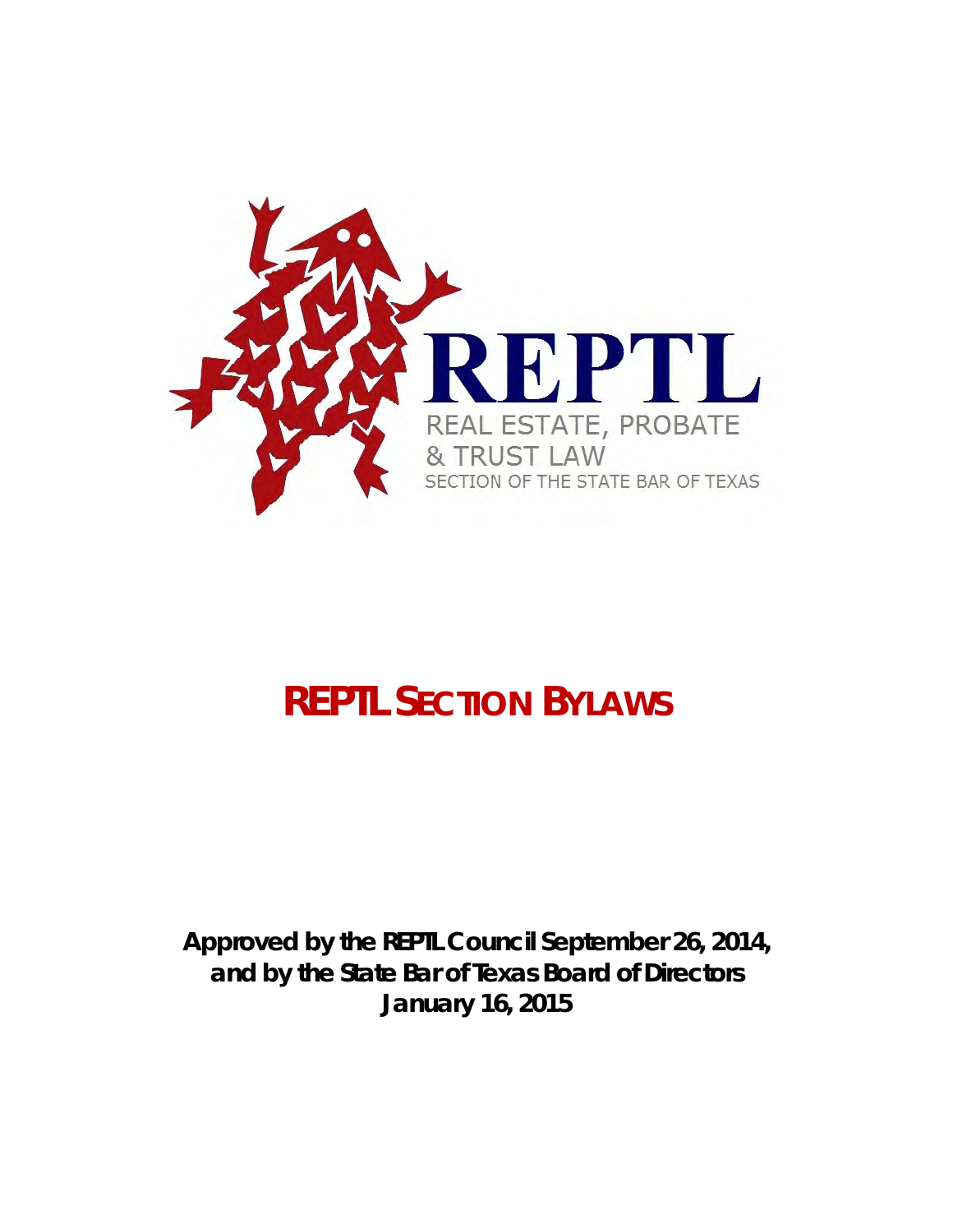

# **REPTL SECTION BYLAWS**

# **TABLE OF CONTENTS**

| Article V. - Nomination and Election of Officers and Council Members.  5 |  |
|--------------------------------------------------------------------------|--|
|                                                                          |  |
|                                                                          |  |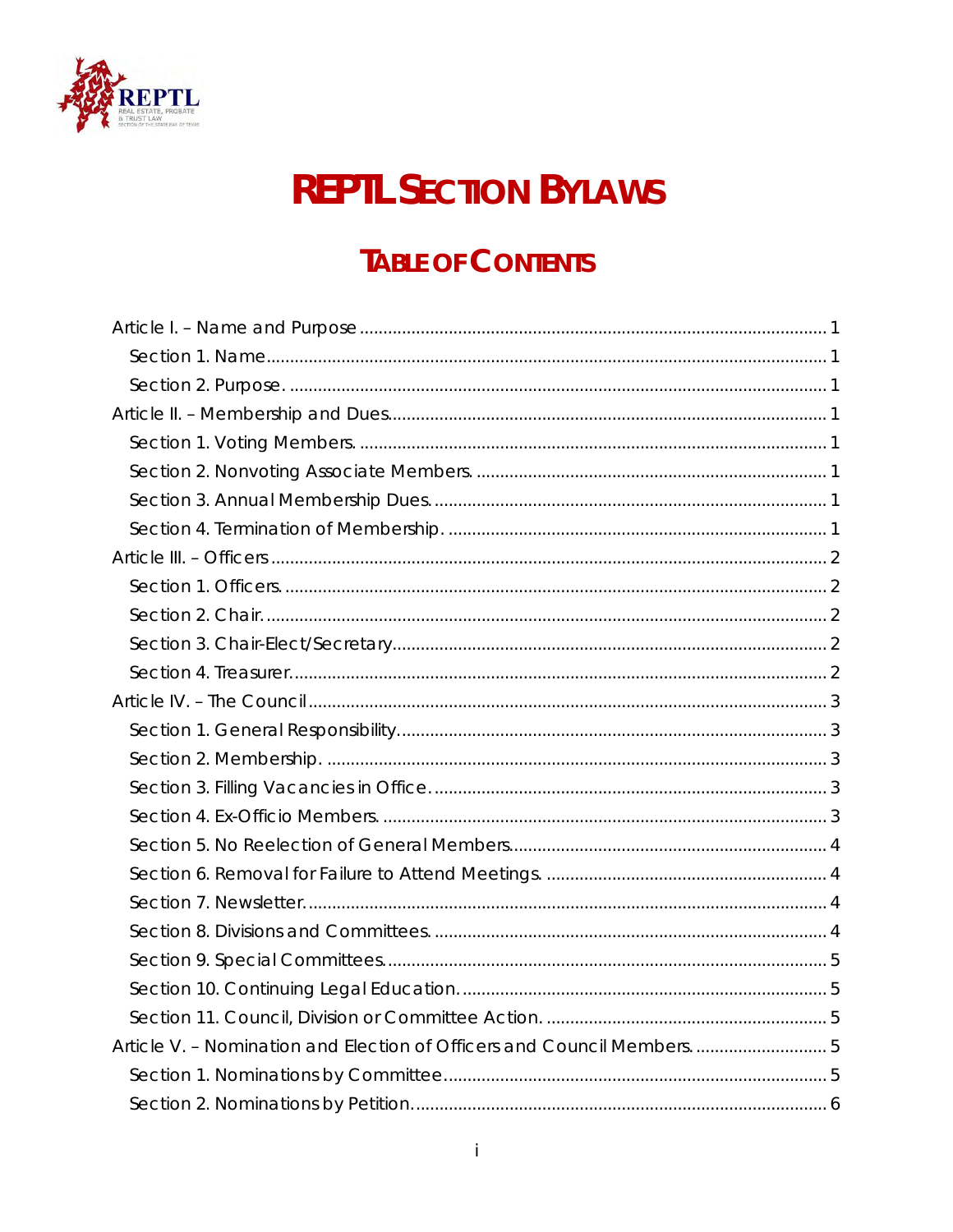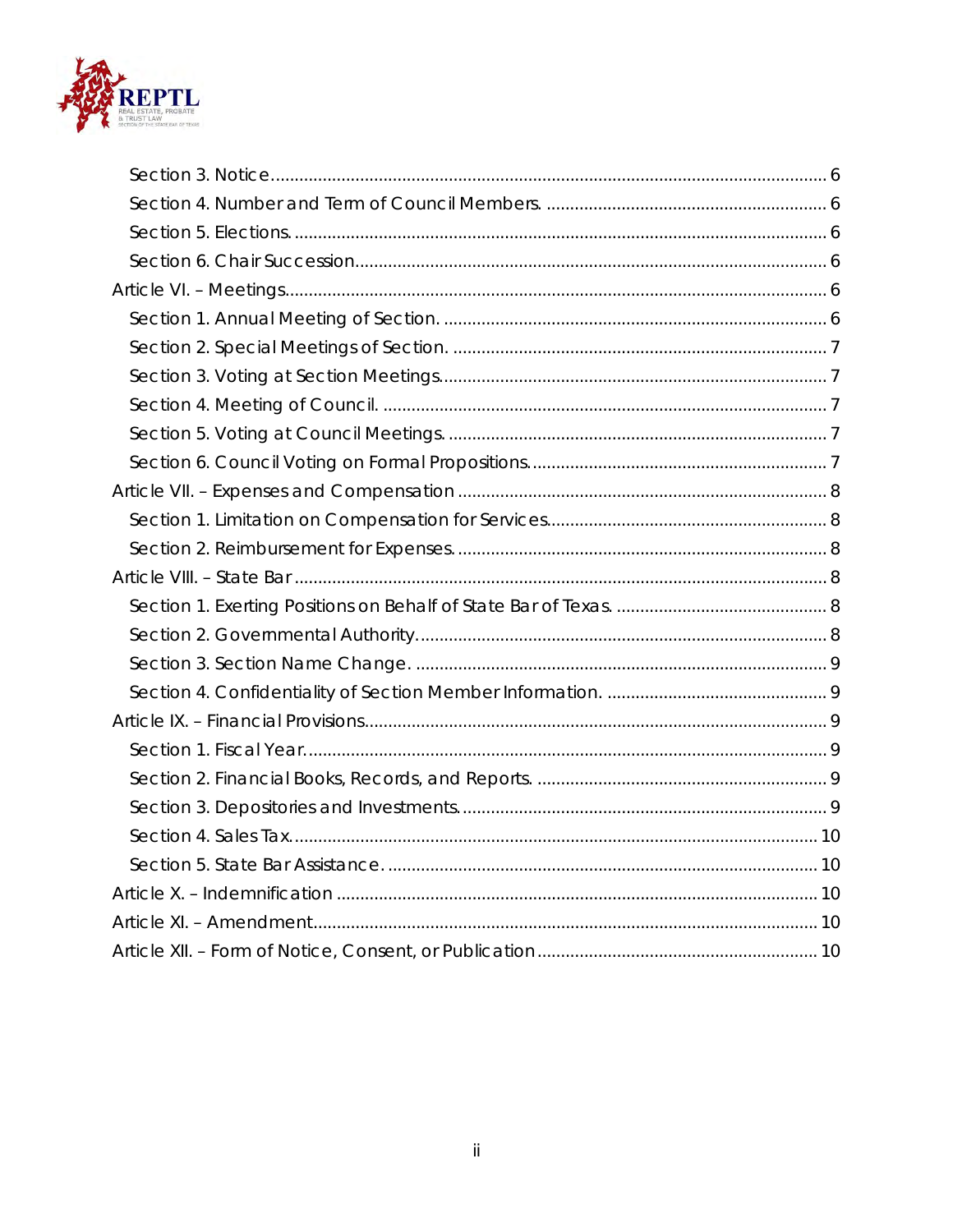

# **REPTL SECTION BYLAWS**

# **Article I. – Name and Purpose**

#### <span id="page-3-1"></span><span id="page-3-0"></span>**Section 1. Name.**

This Section shall be known as the Real Estate, Probate and Trust Law Section of the State Bar of Texas ("The Section").

#### <span id="page-3-2"></span>**Section 2. Purpose.**

The purpose of the Section shall be to promote the objectives of the State Bar of Texas (the "State Bar") within the field for real estate, probate, and trust law.

#### **Article II. – Membership and Dues**

#### <span id="page-3-4"></span><span id="page-3-3"></span>**Section 1. Voting Members.**

Any member in good standing of the State Bar, upon the payment of dues for the current year, shall be enrolled as a voting member of the Section.

#### <span id="page-3-5"></span>**Section 2. Nonvoting Associate Members.**

Any individual who is not licensed to practice law in Texas, including out-of-state attorneys, paralegals, law students, and non-attorney academics, upon application and payment of membership dues for the current year, shall be enrolled as a nonvoting associate member of the Section. Associate members may not hold themselves out as being members of the State Bar or make any representation that they are licensed by the State Bar.

#### <span id="page-3-6"></span>**Section 3. Annual Membership Dues.**

The annual membership dues of the Section shall be set from time to time by the members of the Council of the Real Estate Probate and Trust Law Council of the Section (the "Council") with the approval of the Directors of the State Bar. The annual membership dues shall be due and payable in advance each year concurrently with the payment of the regular annual dues of the State Bar.

#### <span id="page-3-7"></span>**Section 4. Termination of Membership.**

On the occurrence of any of the following, a member of the Section shall immediately cease to be a member of the Section without any further action required:

**A.** any member who is six months or more delinguent on payment of Section dues;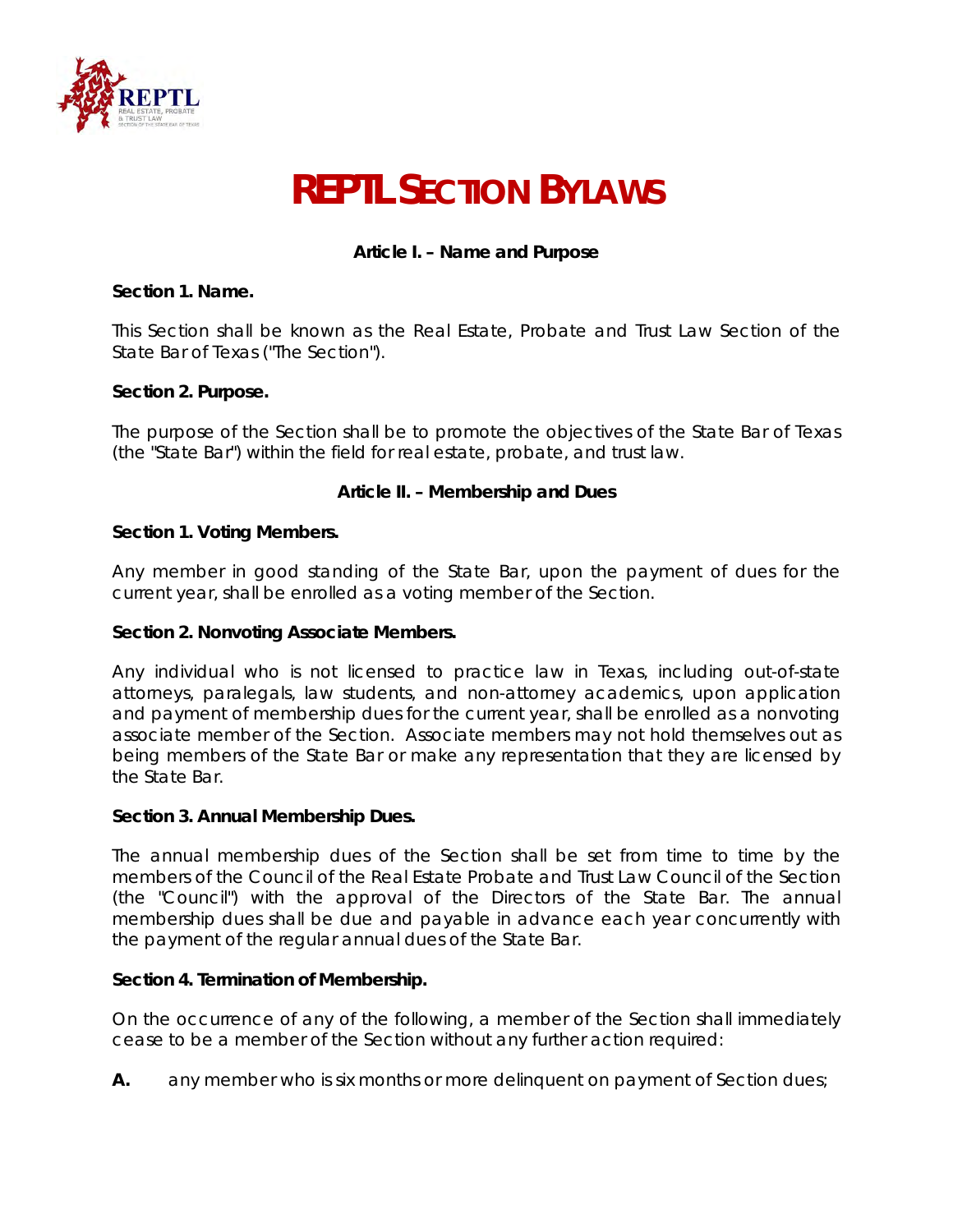

**B.** any member (other than an associate member) who ceases to be a member in good standing of the State Bar of Texas;

**C.** any associate member who is found by a majority vote of the Council to have represented himself or herself as a member of the State Bar or as a member licensed by the State Bar.

#### **Article III. – Officers**

# <span id="page-4-1"></span><span id="page-4-0"></span>**Section 1. Officers.**

The officers of the Section shall be a Chair, a Chair-Elect/Secretary a Treasurer, and an Immediate Past Chair, each of whom shall be a voting member of the Section in good standing. Each shall hold office for a term beginning with the close of the annual meeting of the Section at which the officer is elected and ending at the close of the next succeeding annual meeting and until the officer's successor has been elected. No officer shall serve more than one term in the same office.

# <span id="page-4-2"></span>**Section 2. Chair.**

The Chair shall preside at all meetings of the Council and at the annual meeting of the Section. The Chair shall formulate and present at each annual meeting of the State Bar a report of the work of the Section for the then past year. The Chair shall perform such other duties and acts as usually pertain to the office.

#### <span id="page-4-3"></span>**Section 3. Chair-Elect/Secretary.**

The Chair-Elect/Secretary shall be an ex-officio member of all of the committees appointed by the Chair of the Council. Upon the death, resignation, or during the disability of the Chair, or upon the absence or refusal to act of the Chair, the Chair-Elect/Secretary shall perform the duties of the Chair for the remainder of the Chair's term, except in case of the Chair's absence or disability, and then only during so much of the term as the absence or disability continues. The Chair-Elect/Secretary shall be custodian of all books, papers, documents, and other property of the Section. The Chair-Elect Secretary shall keep a true record of the proceedings of all meetings of the Section and of the Council, whether assembled or acting under submission. With the Chair, the Chair-Elect/Secretary shall prepare a summary or digest of the proceedings of the Section at its annual meeting for publication in the Texas Bar Journal, upon approval by the President of the State Bar. The Chair-Elect/Secretary, in conjunction with the Chair, as authorized by the Council, shall attend generally to the business of the Section.

#### <span id="page-4-4"></span>**Section 4. Treasurer.**

Upon the death, resignation, or during the disability of the Chair-Elect/Secretary, or upon the absence or refusal to act of the Chair-Elect/Secretary, the Treasurer shall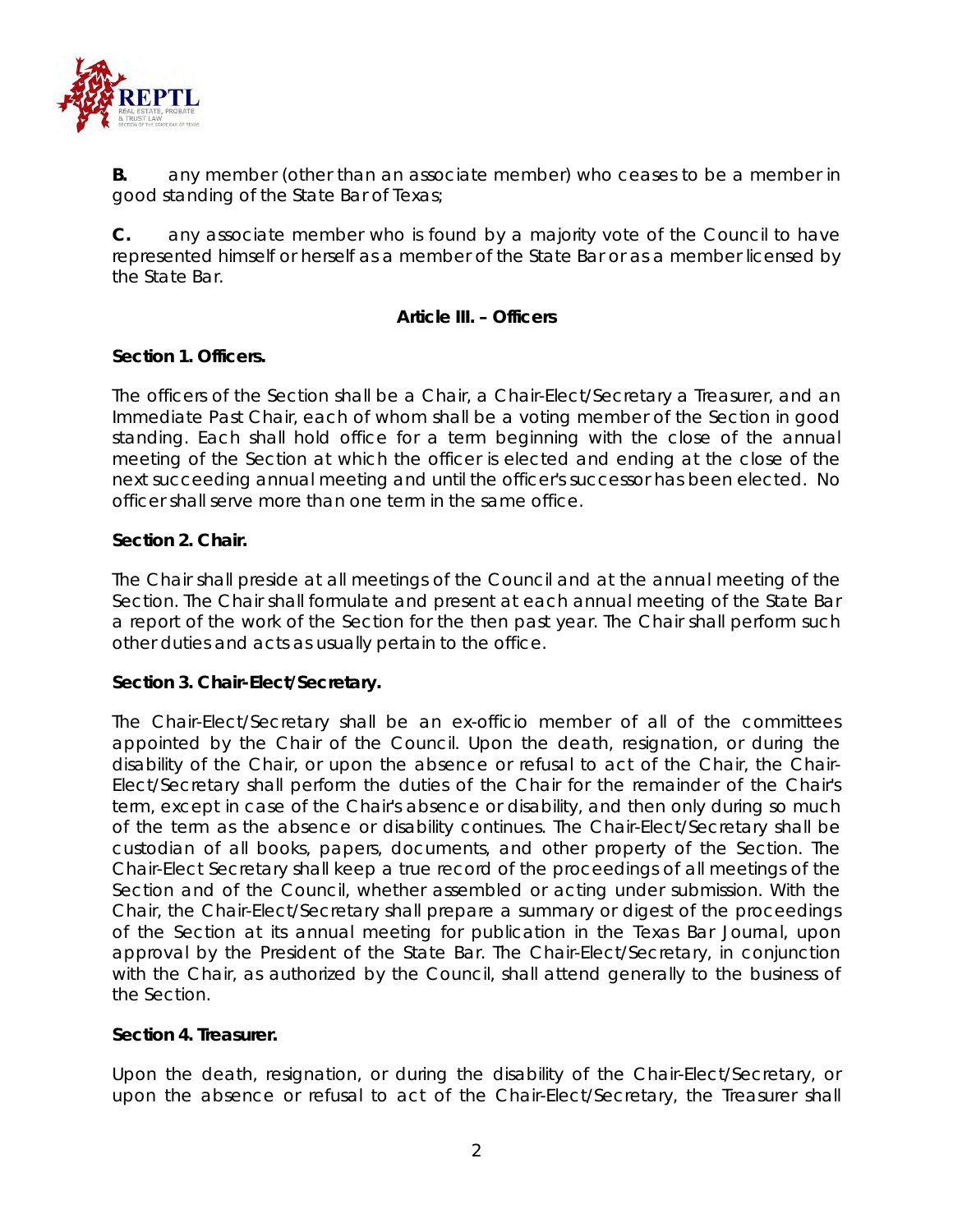

perform the duties of the Chair-Elect/Secretary for the remainder of the Chair-Elect/Secretary's term, except in case of the Chair-Elect/Secretary's absence or disability, and then only during so much of the term as the absence or disability continues. The Treasurer shall receive all dues payable by members of the Section and all other funds to which the Section is entitled and shall make payments for expenses incurred in the regular course of the Section's business, and for other items approved by the Chair or the Council. The Treasurer shall keep accurate records and shall account for all sums received. The Treasurer shall select the depository of all fluids of the Section and shall keep an accurate account of all dues collected and of any monies appropriated to the Section and expended for its use.

# **Article IV. – The Council**

# <span id="page-5-1"></span><span id="page-5-0"></span>**Section 1. General Responsibility.**

The Council shall have general supervision and control of the affairs of the Section subject to the provisions of the Charter and Bylaws of the State Bar and the Bylaws of the Section. The Council shall adopt procedures to authorize expenditures of money generally, and shall approve any expenditures.

#### <span id="page-5-2"></span>**Section 2. Membership.**

The Council for the Section shall consist of the Chair, Chair-Elect/Secretary, Treasurer, Immediate Past Chair, and 16 general Council members to be elected by the Section as hereinafter provided. All members of the Section in good standing who have served as Chairs of the Section shall be ex-officio members of the Council. The Editor of the Newsletter also shall be an ex-officio member of the Council. In addition, the President and President-Elect of the State Bar, and the Board advisors to this Section from the Board of Directors of the State Bar, shall be ex-officio. Ex-officio members of the Council other than the Immediate Past Chair shall be nonvoting members.

#### <span id="page-5-3"></span>**Section 3. Filling Vacancies in Office.**

The Council, during the interim between annual meetings of the Section, may fill vacancies in the Council's membership, in the office of Chair-Elect/Secretary, or Treasurer, or in the position of Editor of the Newsletter, or in the event of a vacancy in both the office of Chair and ChairElect/Secretary, then in the office of Chair.

#### <span id="page-5-4"></span>**Section 4. Ex-Officio Members.**

Ex-officio members of the Council shall have the right to attend all Council meetings and participate in the discussions at Council meetings, but shall have no right to vote. Ex-officio members may serve on any committees, either as committee members or as chair.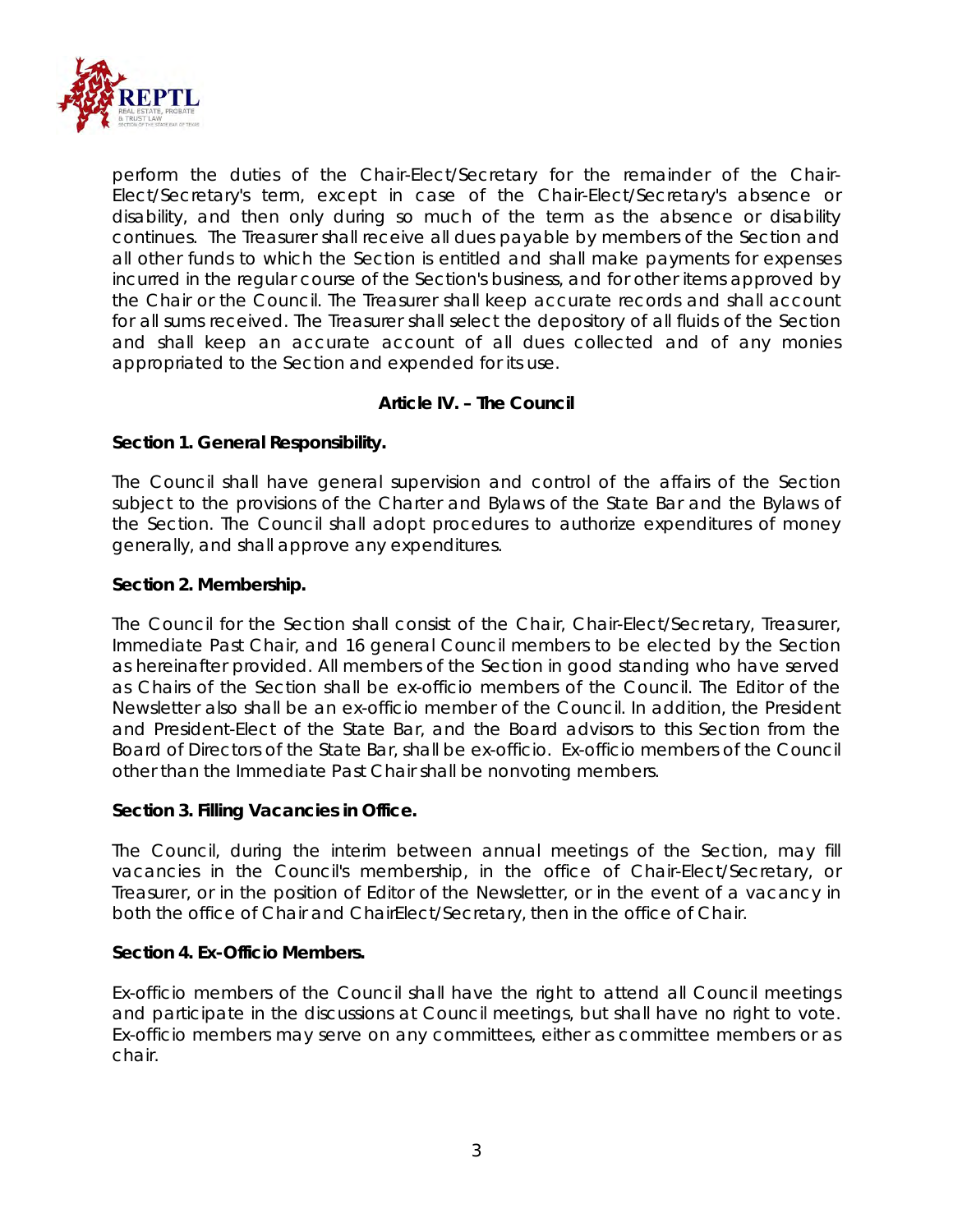

#### <span id="page-6-0"></span>**Section 5. No Reelection of General Members.**

No person shall be eligible for election as a general member of the Council if that person is then a general member of the Council and has been such member continuously for a period of three years or more.

#### <span id="page-6-1"></span>**Section 6. Removal for Failure to Attend Meetings.**

If any elected general member of the Council shall fail to attend three consecutive regular meetings of the Council, the office held by such member shall be automatically vacated, and the Council shall fill the vacancy for the unexpired term.

#### <span id="page-6-2"></span>**Section 7. Newsletter.**

The Council shall cause to be published a newsletter. It shall appoint an editor for the newsletter who shall serve at the pleasure of the Council. The newsletter editor shall appoint one or more assistant editors for the newsletter, who shall serve at the pleasure of the editor.

#### <span id="page-6-3"></span>**Section 8. Divisions and Committees.**

There shall be the following divisions and committees:

**A.** A division to be known as the Real Estate Law Division whose responsibilities will be to study and make reports and recommendations concerning legislation, and to conduct institutes and otherwise deal with problems and subjects related to the field of real estate law.

**B.** A division to be known as the Probate and Trust Law Division whose responsibilities will be to study and make reports and recommendations concerning legislation and to conduct institutes and otherwise deal with problems and subjects related to the field of probate and trust law.

**C.** Committees which deal with substantial real estate law, or probate and trust law, as may be authorized by the Council, shall function as a committee under the respective divisions, with chairs and members appointed by the chairs of the respective divisions.

The Chair of the Real Estate Law Division and the Probate and Trust Law Division shall be either the Chair of the Council or the Chair-Elect/Secretary of the Council. Division Chairs shall serve as coordinators for all business matters of the Council falling under the area of responsibility of the division. Other members of such committees shall be selected from members of the Section and may, but need not, be members or officers of the Council.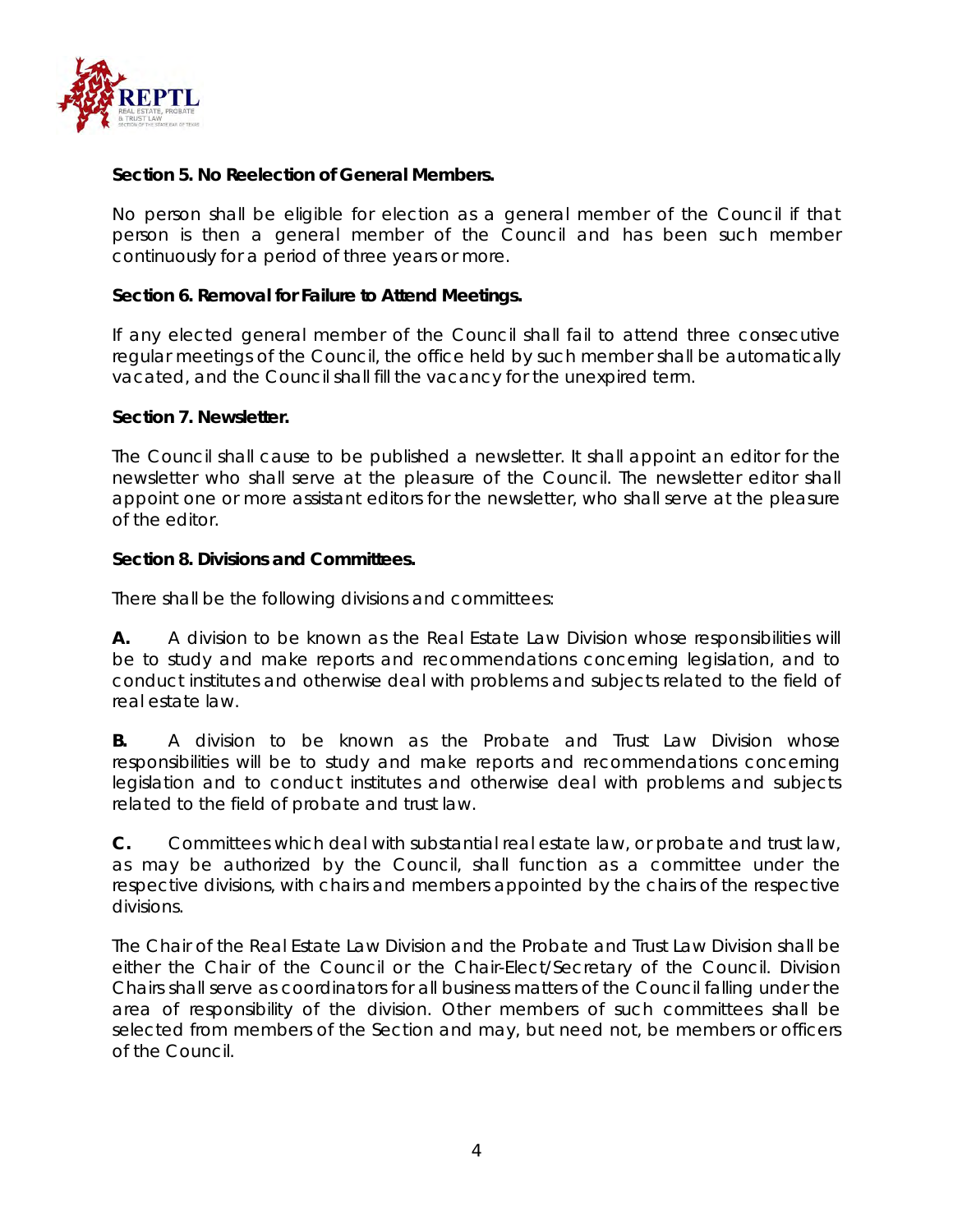

# <span id="page-7-0"></span>**Section 9. Special Committees.**

The Council may authorize the Chair to appoint permanent or special committees on any subject matter from Section members, to perform such duties and exercise such powers as the Council may direct, subject to the limitations of these Bylaws and the Charter and Bylaws of the State Bar. Special committees may be appointed to draft and study proposed legislation in any of the three fields of law of special interest to this Section. The chair and members of each of these special committees may, but need not, be members or officers of the Council. The Chair may designate to whom any special committee shall report.

# <span id="page-7-1"></span>**Section 10. Continuing Legal Education.**

The Council may authorize the study of any and all problems related to the field of real estate, probate and trust law, may conduct institutes and seminars and study sessions thereon, and may authorize participation in any institute or meeting relating to such subject matters conducted by the State Bar or any section or committee authorized by it.

# <span id="page-7-2"></span>**Section 11. Council, Division or Committee Action.**

The presence in person or by telephone at the commencement of any Council, division or committee meetings, of a majority of the total number Council, division or Committee members entitled to vote, shall be sufficient to constitute a quorum for the transaction of any business. The withdrawal of any member after the commencement of a meeting shall have no effect on the existence of a quorum, after a quorum has been established at such meeting.

Any action required or permitted to be taken by the Council may be taken without a meeting, if members of the Council shall individually or collectively consent in writing to such action. Written consents shall include consents transmitted via facsimile or electronically. Such written consent or consents shall be filed with the minutes of the proceedings of the Council. Such action by written consent shall have the same force and effect as a vote of the Council.

#### **Article V. – Nomination and Election of Officers and Council Members.**

#### <span id="page-7-4"></span><span id="page-7-3"></span>**Section 1. Nominations by Committee.**

A 3-member nominating committee shall make and report nominations to the Council at the Winter Council Meeting for the offices of Chair-Elect/Secretary and Treasurer, and general members of the Council to succeed those whose terms will expire at the close of the next annual meeting. The nominating committee shall consist of the immediate past three Chairs of the Council. If any of such past Chairs shall fail to serve on the nominating committee, the current Chair shall fill the vacancies from other past Chairs, if possible, or from other general members of the Council if the nominating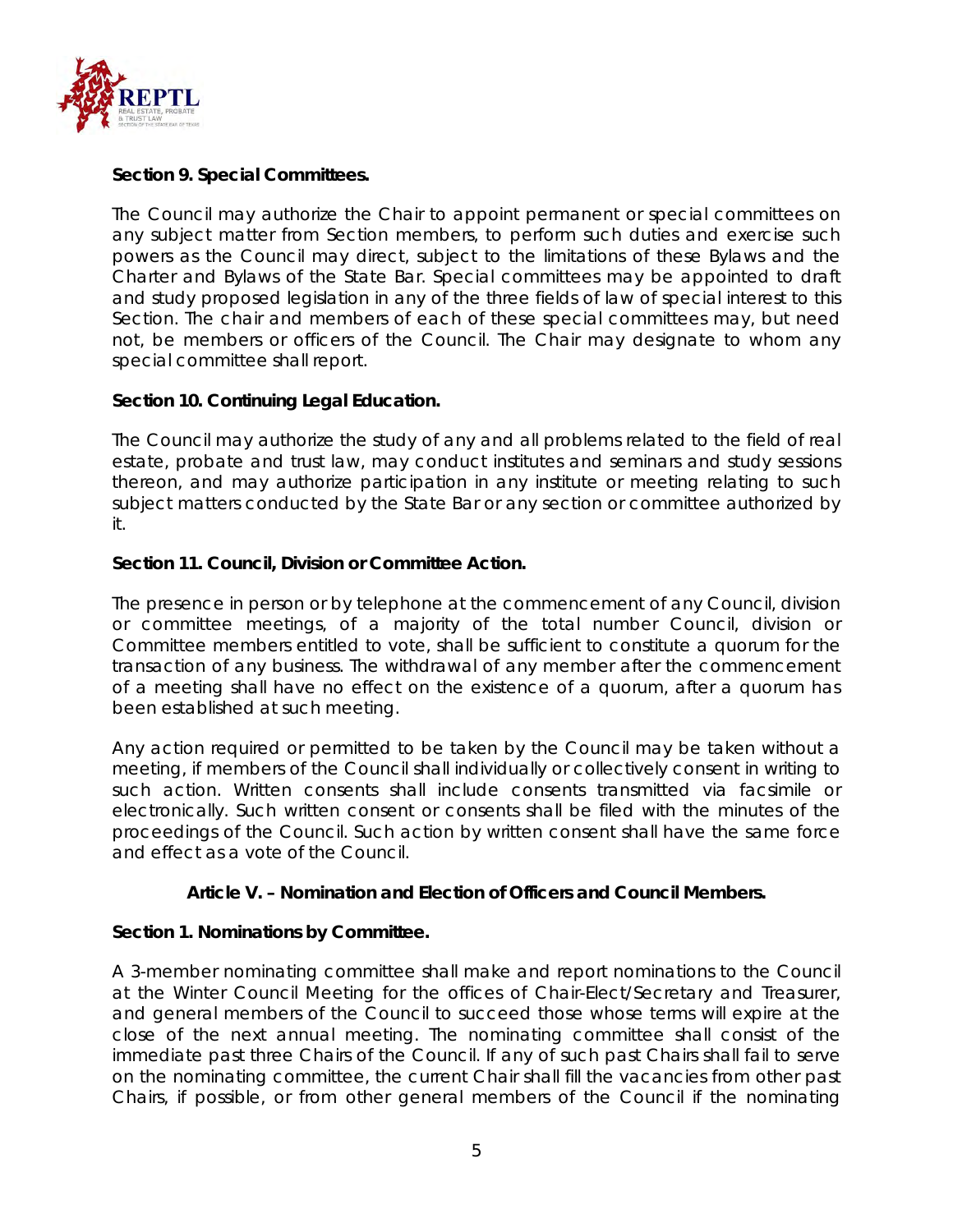

committee cannot be filled from past Chairs. A copy of the report of the nominating committee shall be presented to the annual meeting by the Chair of the Section.

# <span id="page-8-0"></span>**Section 2. Nominations by Petition.**

Any member of the Section may submit nominations to the Chair no later than 90 days before the Section's next annual meeting, accompanied by a petition bearing the signatures of members constituting 10% of the entire voting Section membership as of the end of the Section's immediately preceding fiscal year. Upon receipt of a valid nomination by petition, the Chair shall include the nomination in the report presented to the annual meeting by the Chair of the Section.

#### <span id="page-8-1"></span>**Section 3. Notice.**

Thirty days prior to the annual meeting, notice of the time and place of the annual meeting and of the nominees for election to the offices and Council positions, as nominated by the nominating committee and by petition, shall be (i) published in a Section Newsletter or (ii) distributed to the members of the Section.

# <span id="page-8-2"></span>**Section 4. Number and Term of Council Members.**

The word "year," as used in this Section, shall mean for the period beginning at the close of the annual meeting of the Section and extending to the close of the next succeeding annual meeting. Four general Council members shall be elected at each annual meeting of the Section. Each shall hold office for a term of four years beginning at the close of the meeting at which he or she is elected, and ending at the close of the fourth annual meeting next succeeding the election.

#### <span id="page-8-3"></span>**Section 5. Elections.**

All elections shall be made by majority vote of the voting members of the Section in attendance at the annual meeting.

#### <span id="page-8-4"></span>**Section 6. Chair Succession.**

Upon the expiration of the Chair's term, the Chair-Elect will succeed to the office of Chair.

#### **Article VI. – Meetings**

#### <span id="page-8-6"></span><span id="page-8-5"></span>**Section 1. Annual Meeting of Section.**

The annual meeting of the Section shall be held at a time and place designated by the Chair and approved by the Council with such program and order of business as may be warranted by the Council.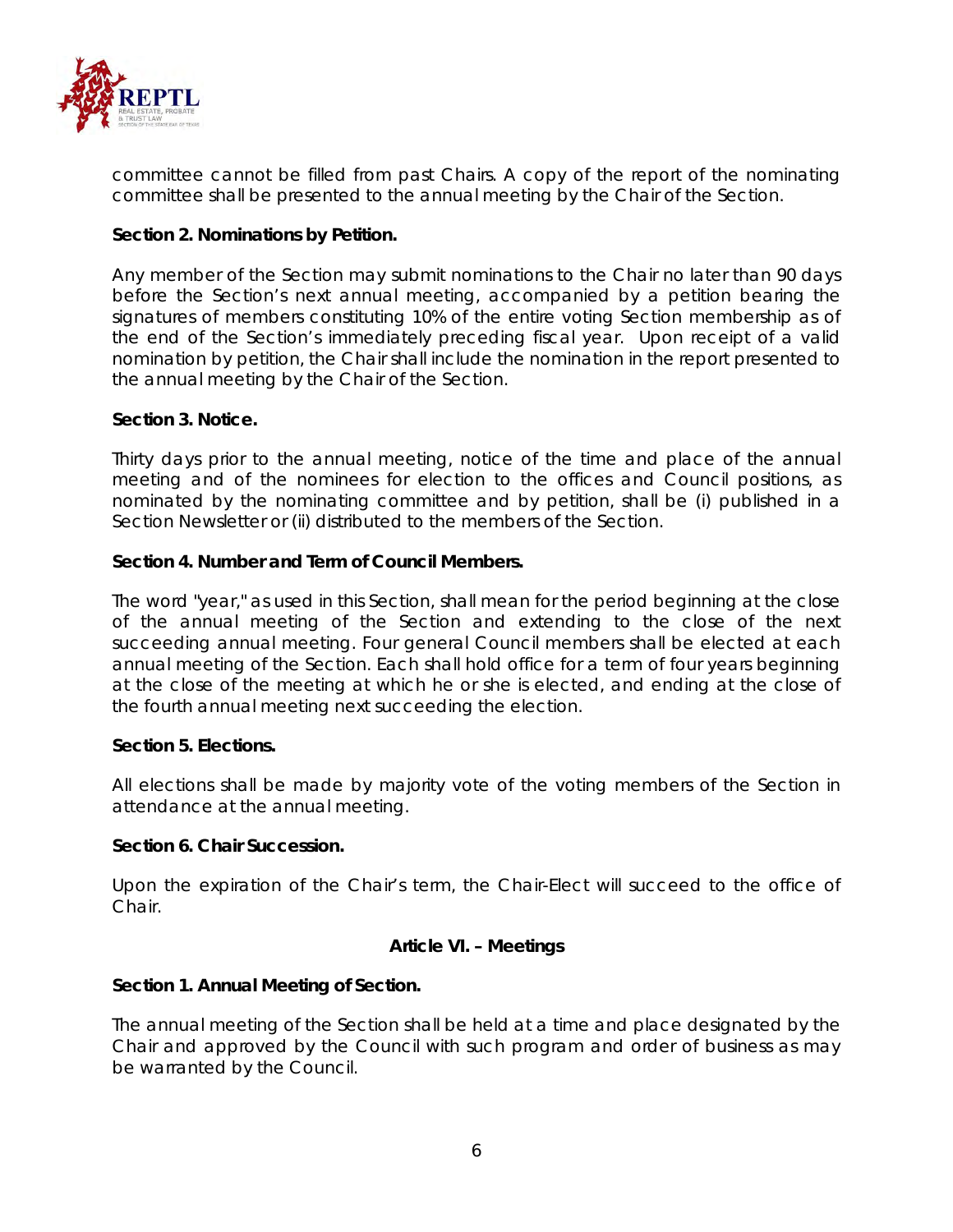

# <span id="page-9-0"></span>**Section 2. Special Meetings of Section.**

Special meetings of the Section may be called by the Chair upon approval of the Council, at such time and place and upon such notice as the Council may determine.

#### <span id="page-9-1"></span>**Section 3. Voting at Section Meetings.**

The voting members of the Section present at any meeting shall constitute a quorum for the transaction of business. All binding action of the Section shall be by a majority vote of the voting members present.

#### <span id="page-9-2"></span>**Section 4. Meeting of Council.**

Special meetings of the Council may be called by the Chair at such place and time as the Chair may designate. Regular meetings of the Council shall be had in the Fall, Winter and Spring, at such place and time as the Chair may designate.

#### <span id="page-9-3"></span>**Section 5. Voting at Council Meetings.**

A majority of the voting members of the Council shall constitute a quorum for the transaction of business. Action by a majority vote of the Council members present shall constitute the binding action of the Council, except as provided in Section 6 of Article VI. Members of the Council, when personally present at a meeting of the Council, shall vote in person, but when absent, may communicate their vote, in writing, upon any proposition to the Chair-Elect/Secretary, and have it counted with the same effect as if cast personally at such meeting.

#### <span id="page-9-4"></span>**Section 6. Council Voting on Formal Propositions.**

The Chair of the Section may, and upon the request of any member of the Council, shall submit, or cause to be submitted, in writing to each of the members of the Council, any proposition upon which the Council may be authorized to act, and the members of the Council may vote upon such proposition or propositions so submitted by communicating their vote thereon, in writing, over their respective signatures, to the Chair-Elect/Secretary, who shall record upon the minutes each proposition so submitted, when, how, at whose request same was submitted, and the vote of each member of Council thereon, and keep on file such written and signed votes. If the votes of a majority of the members of Council so recorded shall be in favor of such proposition, or if such majority shall be against such proposition, such majority vote shall constitute the binding action of the Council.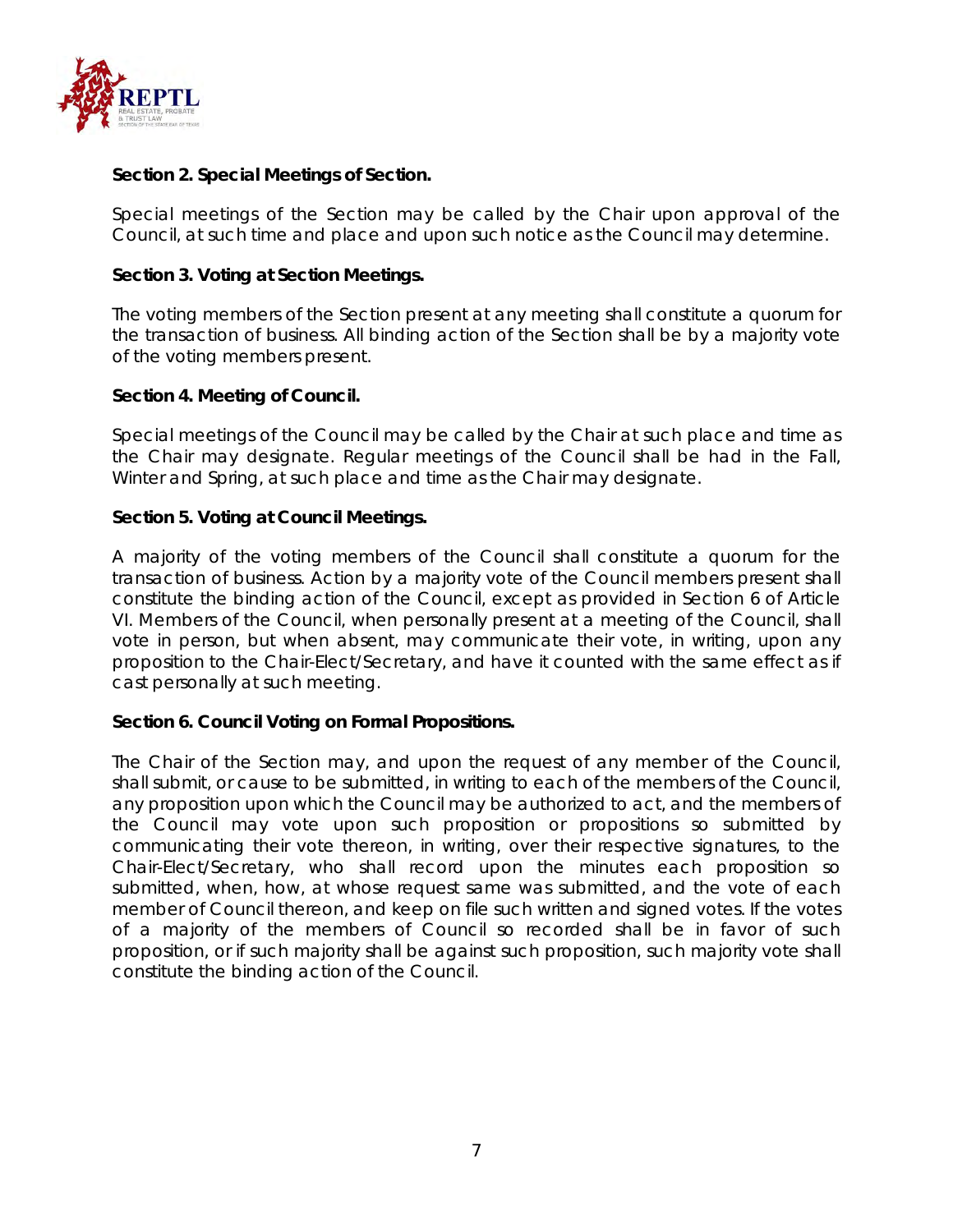

# **Article VII. – Expenses and Compensation**

#### <span id="page-10-1"></span><span id="page-10-0"></span>**Section 1. Limitation on Compensation for Services.**

No salary or compensation shall be paid to any officer or to any member of the Council, or any member of a committee. Nevertheless, a person may be compensated for work done outside the meetings of the Council on any special study or project, provided that person has been employed by vote of the Council.

#### <span id="page-10-2"></span>**Section 2. Reimbursement for Expenses.**

Members of the Council and other persons expressly requested to attend a Council meeting shall be reimbursed for actual out-of-pocket expenses incurred in attendance at any meeting of the Council. Members of any committee shall be reimbursed for actual out-of-pocket expenses incurred in attending any meeting of the committee, provided the Chair of the Council has approved reimbursement before or after the meeting. Except for non-Council members expressly requested to attend a Council meeting, the amount of the reimbursement shall not exceed the maximum amount of reimbursement from time to time established by the Directors of the State Bar for persons attending meetings of the Board of Directors of the State Bar or other official meetings.

#### **Article VIII. – State Bar**

#### <span id="page-10-4"></span><span id="page-10-3"></span>**Section 1. Exerting Positions on Behalf of State Bar of Texas.**

No action, policy, determination, or recommendation of the Section, or any committee thereof, shall be deemed to be, or be referred to as, the action of the State Bar prior to submission of the same to, and approval by, the Board of Directors of the State Bar, the General Assembly of the State Bar in annual convention, or duly authorized referendum of the State Bar. Any resolution adopted or action taken by the Section may, on request of the Section, be reported by the Chair to the annual meeting of the State Bar for action thereon.

#### <span id="page-10-5"></span>**Section 2. Governmental Authority.**

The Section, through the process called "Governmental Authority," may seek the authority to present a position of the State Bar before a public, judicial, executive or legislative body. A position of the Section with respect to which the Governmental Authority process is desired shall be authorized by the Council only after written notice to all members of the Council of the proposed position to be adopted and the date at which the position will be considered by the Council. If a proposed position is adopted by the Council as provided above, thereafter, all requirements and procedures set forth in the Policy Governing Legislative Action by the State Bar adopted by the Board of Directors of the State Bar, as amended from time to time, with respect to application,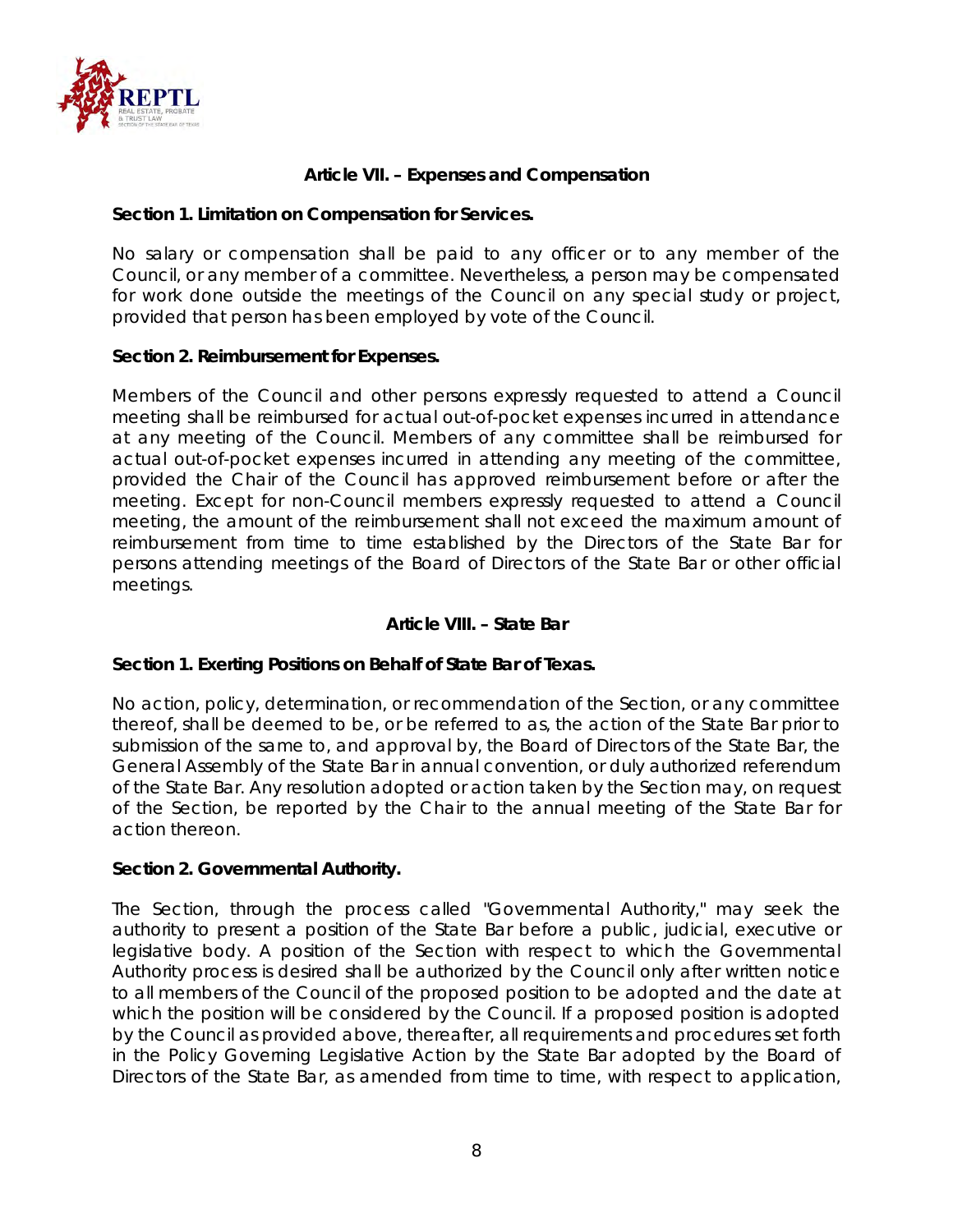

notice, circulation, clearance, objections, disclaimer, presentation, filing, and all other matters shall be strictly followed.

# <span id="page-11-0"></span>**Section 3. Section Name Change.**

The Section may not change its name without the approval of the State Bar Board of Directors in accordance with the then current State Bar policies and procedures.

#### <span id="page-11-1"></span>**Section 4. Confidentiality of Section Member Information.**

All information concerning any Section member that is deemed confidential by state or federal law, including Tex. Govt. Code Ch. 552 and Tex. Occ. Code Ch. 59, including email addresses, may be used only for official section business and may not be disclosed to the public or any third party. The Section will take reasonable and necessary precautions to protect the confidentiality of all such information.

# **Article IX. – Financial Provisions**

# <span id="page-11-3"></span><span id="page-11-2"></span>**Section 1. Fiscal Year.**

The fiscal year of the Section shall begin June 1 and close on May 31 of the following year.

#### <span id="page-11-4"></span>**Section 2. Financial Books, Records, and Reports.**

The Section must maintain accurate financial books and records and have appropriate controls on the maintenance and disbursement of the Section's funds, all in a fashion that permits the inclusion of the Section's financial information in the State Bar's financial statements and audit. The Section must provide to the State Bar such financial information as may be required for compliance with the requirements for the independent financial and/or internal audits of the State Bar as required by applicable law, rules and regulations, and pursuant to the State Bar's procedures for reporting section financial reporting, as such procedures may be amended from time to time. The Section will submit to the Executive Director of the State Bar by July 15<sup>th</sup> of each year a budget for the then current fiscal year.

#### <span id="page-11-5"></span>**Section 3. Depositories and Investments.**

Section funds must be invested consistent with the State Bar's Investment Policy as set forth in the State Bar Board of Directors Policy Manual, as the same may be amended from time to time. Section funds must be deposited into either a branch of the State Bar banking depository or an alternative banking depository meeting the requirements of the of the State Bar's Investment Policy.